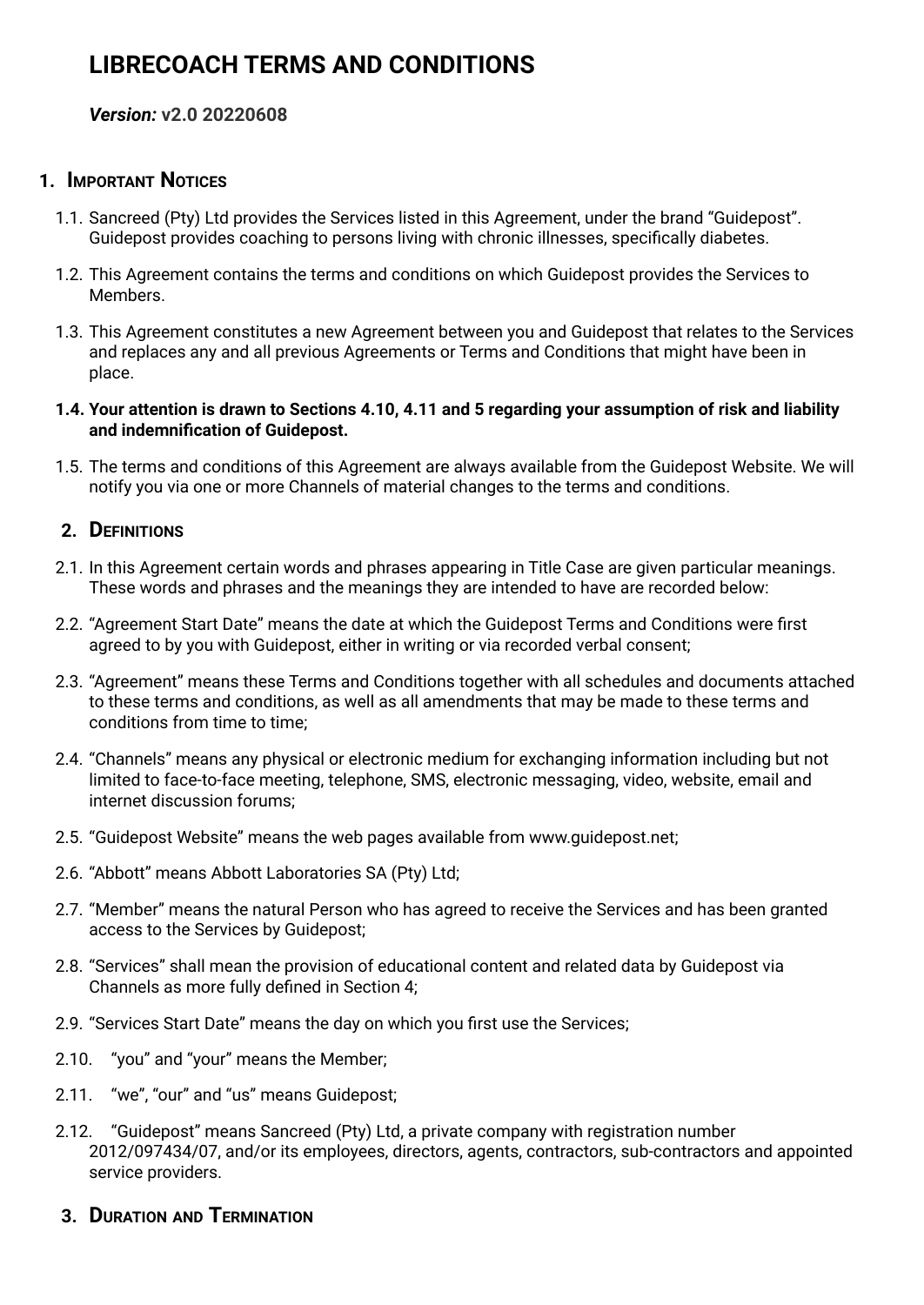- 3.1. You are receiving the Services because you are using an Abbott FreeStyle Libre. Your access to the Services is funded by Abbott. No separate payment is required from you.
- 3.2. This Agreement will start on the Services Start Date and will continue subject to any changes to this Agreement.
- 3.3. You can cancel your membership at any time with immediate effect by notifying Guidepost in writing.
- 3.4. Abbott and/or Guidepost has the right to terminate the Services and this Agreement at any time on reasonable notice to you via the Channels.
- 3.5. Guidepost has the right to terminate this Agreement immediately, in case of breach by you of any of the terms of this Agreement, abuse and / or misuse of the Services or Guidepost, or should you provide inaccurate or falsified information to Guidepost.
- 3.6. By using the Services, you represent and warrant to Guidepost that you have carefully read this Agreement.

#### **4. SERVICES**

- 4.1. The Services are intended to support you on your diabetes journey and consist of proactive outreach with diabetes self-management education and diabetes self-management support to you in response to cues from your FreeStyle Librelink app data. The Services require your active engagement and participation.
- 4.2. As part of the Services, you may receive calls, emails and messages via SMS and/or WhatsApp and be required to respond using similar communications. Guidepost may also schedule appointments with you for telephonic coaching with a diabetes Coach.
- 4.3. Your access to LibreCoach is funded by Abbott, the manufacturer of your FreeStyle Libre. No payment is required from you for membership on the LibreCoach Program.
- 4.4. Guidepost will gather various health-related and demographic data from you at various intervals. Using an analysis of that data, Guidepost may enter into a discussion with you using various Channels in order to assist you in understanding that data and provide you with further information regarding your health (a "coaching session"). Guidepost may highlight various health guidelines and health condition-related educational information specific to your situation. Any additional services available to you are described on the Guidepost Website.
- 4.5. The Services are provided with the purpose of assisting people achieve their health goals through healthy lifestyle choices and behaviour, which may include changes to diet or level of physical activity. The Services require your active engagement and participation. You should consult with your healthcare provider and keep your healthcare provider informed about your use of the Services.
- 4.6. To access your FreeStyle LibreLink data for use in your proactive outreach and your diabetes coaching, we will ask you to link to Guidepost on your app, and remain linked while you use the Services.
- 4.7. You are eligible for this program while you use a FreeStyle Libre sensor on a continuous basis. We may choose to terminate your program membership when we do not receive sensor data from you for a period of more than 14 days.
- 4.8. You understand that, despite your efforts or our efforts, individual Members' results will vary for a variety of reasons and Guidepost cannot guarantee that you will achieve your health goals.
- 4.9. Notwithstanding the high level of skills, training, professional qualifications and expertise, the Services are not intended nor suited to be a replacement or substitute for professional medical advice, diagnosis or treatment relative to a specific medical question or condition. As such, unless otherwise clearly and specifically stated, all information obtained through use of the Services is for reference, informational and educational purposes only.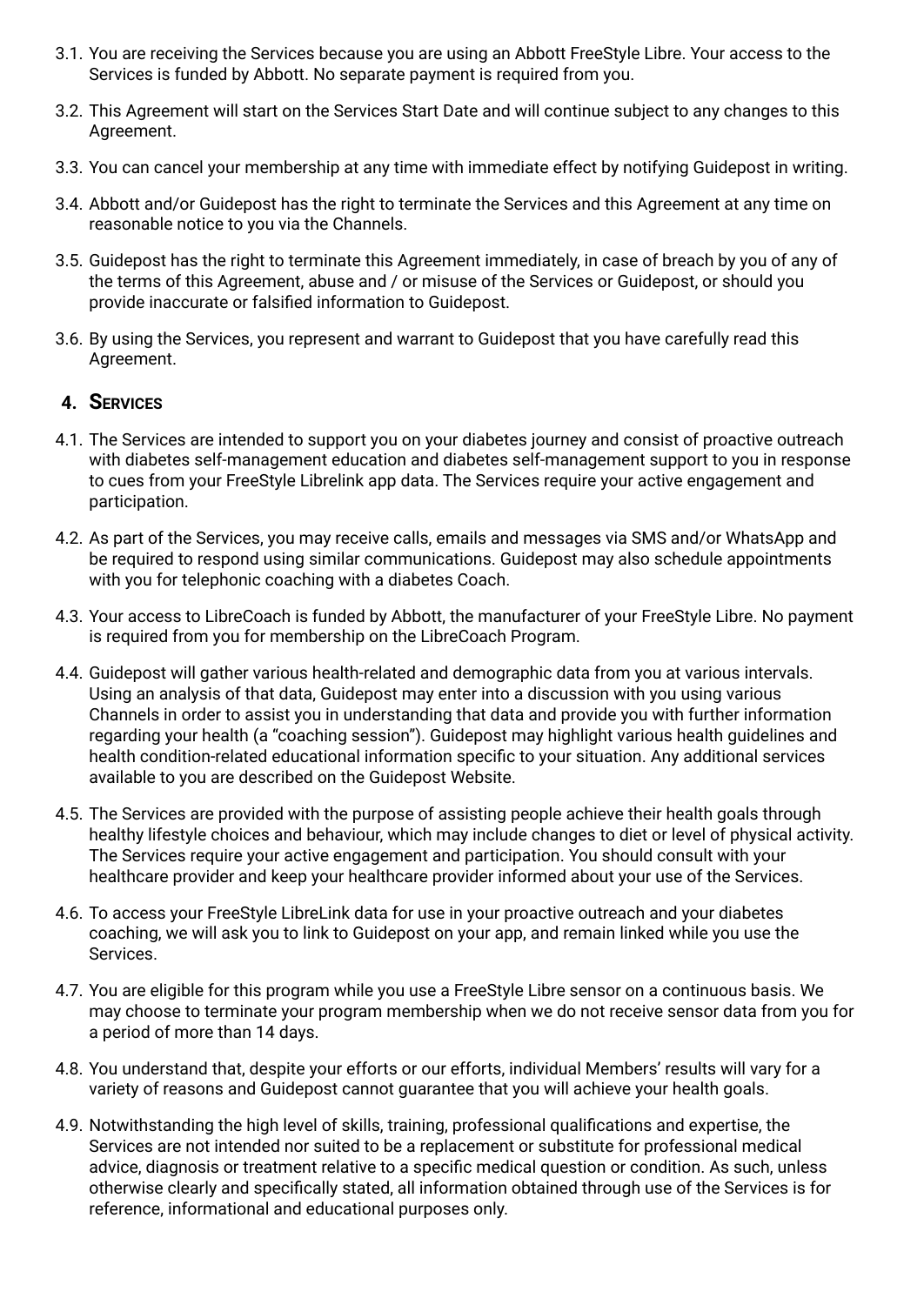- **4.10. You remain the decision maker for any actions you take based on Services provided to you by Guidepost. Any actions you take based on information provided to you by Guidepost are entirely at** your own risk. It is your obligation to discuss all uncertainties and questions that you may have with **your doctor. The information provided to you by Guidepost should not be taken in isolation.**
- **4.11. The Services should not be construed, considered and/or mistaken for a substitute for consulting with a medical practitioner; and/or**
- **● do not constitute a consultation, examination and/or diagnosis; and/or**
- **● do not render treatment; and/or**
- **● do not bring about a doctor-patient relationship,**
- **and, as such, the Services and Guidepost must not be mistaken for a medical practice.**
- 4.12. Guidepost reserves the right to and will, at all times, in its sole and absolute discretion, from time to time vary, change, add to and/or withdraw any of the Services, subject at all times to it honouring its obligations hereunder.
- 4.13. The nature, content, features and pricing of the Services that you are subscribing for are always available from the Guidepost Website. We will notify you via one or more Channels of material updates to these Terms and Conditions.
- 4.14. Guidepost will only call you on South African phone numbers and will not call you if you are using an international phone number.
- 4.15. Our services are available to individuals diagnosed with Type 1 or Type 2 diabetes who are over the age of 18, or below 18 years and accompanied by a guardian.
- 4.16. Should you be pregnant at any stage please notify us so we can tailor our input to you during your pregnancy.
- 4.17. You can find further information and terms & conditions of participation by emailing librecoach@guidepost.net or by calling 087 250 2964.
- 4.18. The Services are not to be used in an emergency. In an emergency you must contact your doctor.
- **5. INDEMNIFICATION**
- **5.1. You agree to indemnify and hold Guidepost harmless from and against any claims, actions or demands, liabilities and settlements including without limitation, reasonable legal and accounting fees, resulting from, or alleged to result from, your use of the Service.**
- **5.2. You indemnify and hold Guidepost harmless against any expense, loss, claim, harm or damage brought against, suffered or sustained by Guidepost, which arises directly or indirectly out of a** breach of the terms of this Agreement by you or by your use of the Services, other than in respect of **losses caused by the gross negligence or intentional misconduct of Guidepost.**

# **6. FORCE MAJEURE**

- 6.1. Without affecting the generality of 5.1 above, Guidepost shall not be liable to you for any breach of this Agreement or failure on Guidepost's part to perform any obligations as a result of any technical problems, act of God, government control, restrictions or prohibitions or other government act or omission, whether local or national, act of default of any supplier, agent or sub-contractor, industrial disputes or any other cause beyond the control of Guidepost.
- 6.2. If we are unable to provide the Services due to interruptions as specified in 6.1, we will attempt to remedy the situation at the earliest possible time.

# **7. DATA MANAGEMENT**

7.1. By using the Services, you give consent to Guidepost to use the information you share with us, or that you have agreed we may obtain from your other sources such as those listed in Section 4.5, in order to render the Services.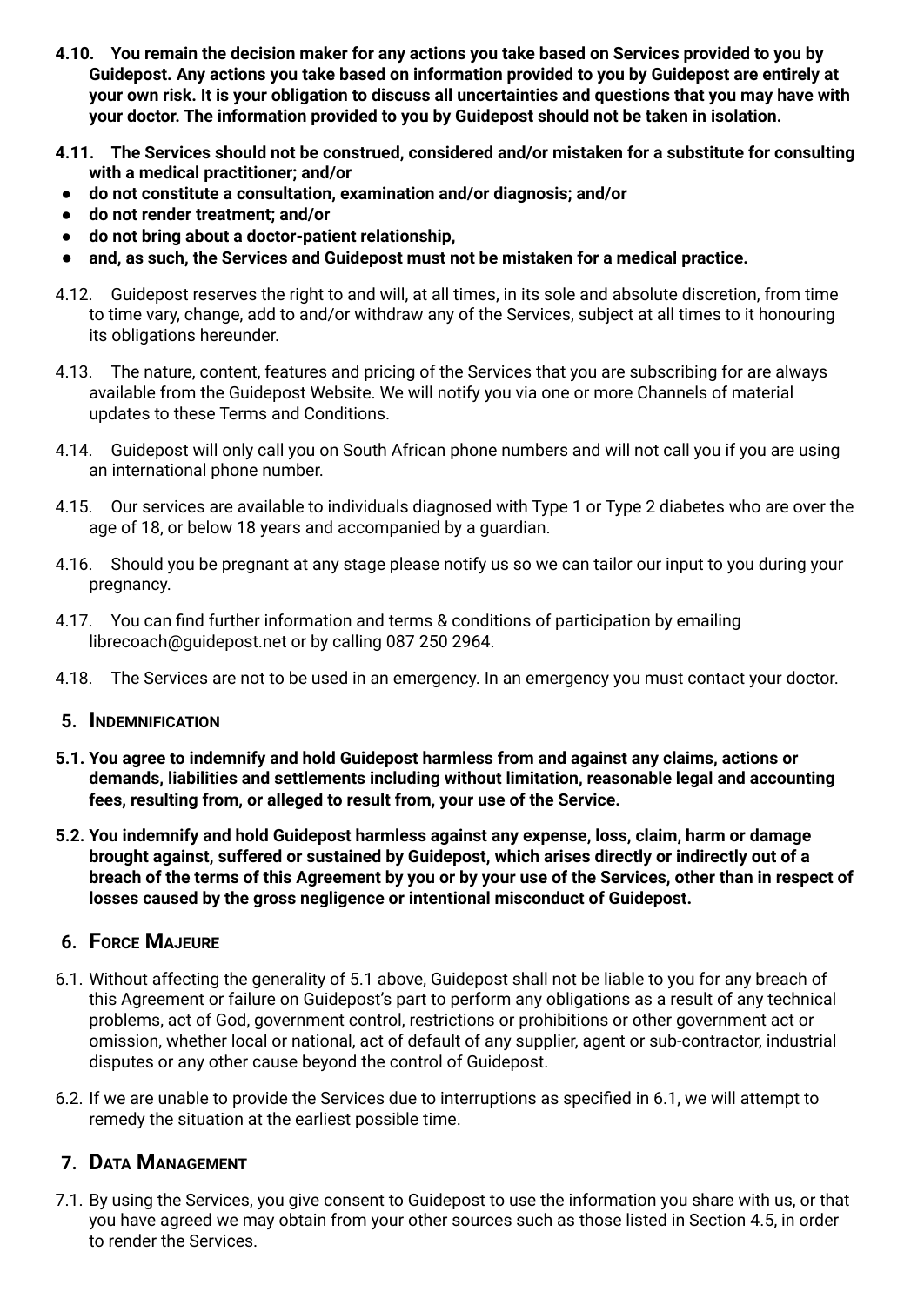- 7.2. Guidepost will store the information about you that directly relates to the Services we render, such as demographic- and health information that you have provided to us, communications from us, and notes from discussions between you and Guidepost. We will never share the personal details or notes made about you, or what you disclose to us, to any other person or entity.
- 7.3. In order to help us render the Services, you have to provide information to us that is accurate. Any wrong or falsification of data could affect the Services we render to you, including the information we share with you. If this becomes an issue, Guidepost may terminate this Agreement. Guidepost is not liable for any damages resulting from any false data provided by you.
- 7.4. On your request, Guidepost may share the information it holds on you with other parties that you nominate including but not limited to your doctor, a pharmacy or other healthcare professionals.
- 7.5. If you so agree, Guidepost may send reports to the healthcare professional that you nominate. These reports may include diabetes-details of the discussions between you and Guidepost and your blood test results. If there is any information you would not want us to share with your doctor, please notify Guidepost in writing.
- 7.6. To show the impact of the Guidepost programme to your Insurer, or others who may be interested in these types of programmes, we will only share collated, aggregated and anonymised information on the programme aspects and its achievements. No individual person, or group of persons would be identifiable from such data.
- 7.7. You have the right to access your data and update your data by contacting Guidepost.
- 7.8. Guidepost will not share your personally identifiable information with any party unless required to by law. We will only share information with your express and explicit consent to such sharing of information, either in writing or verbal recording.
- 7.9. Your data may be securely stored in a location outside of South Africa, where data protections are at par or better than that prescribed by South African law.
- 7.10. On termination of this Agreement, you may choose to have your data removed from the Guidepost systems by notifying Guidepost in writing. If you choose to have your data removed, your historical information will be stored for seven years as a health record (de-identified to the extent possible) before being deleted.
- 7.11. You agree that Guidepost may use your anonymised information and derived analytics for promotion of its services, research and program improvement purposes in perpetuity.
- 7.12. All calls made by Guidepost to you and by you to Guidepost may be recorded. Recordings may be used for training purposes, to improve the quality of the Services or as evidence in legal proceedings.
- 7.13. To better understand your clinical situation and needs, we may exchange information about you with other companies or people, such as doctors, pathology laboratories, pharmacies, medical aids and data aggregators. The data we exchange will include personally identifiable information and might include, but is not limited to, medication claims, lab results and diagnoses. We will use this information to tailor our services to better serve you.

# **8. INTELLECTUAL PROPERTY**

- 8.1. You will not copy, reproduce, alter, create derivative works from, or otherwise modify the Services, including any and all technology, software and content. You will not lease, loan, sublicense, distribute, or otherwise provide others access to or with any aspect of the Services. Other than as expressly set forth in this Agreement, no license or other rights in or to the Services are granted to you, and all such licenses and rights are hereby expressly reserved.
- 8.2. Except for the limited license and use rights expressly granted to you under this Agreement, all title to and the rights in the Services, including any and all technology, software and content, including ownership rights to patents (registrations, renewals, and pending applications), copyrights, trademarks, trade secrets, the Company's or third party hardware, other technology, any derivatives of